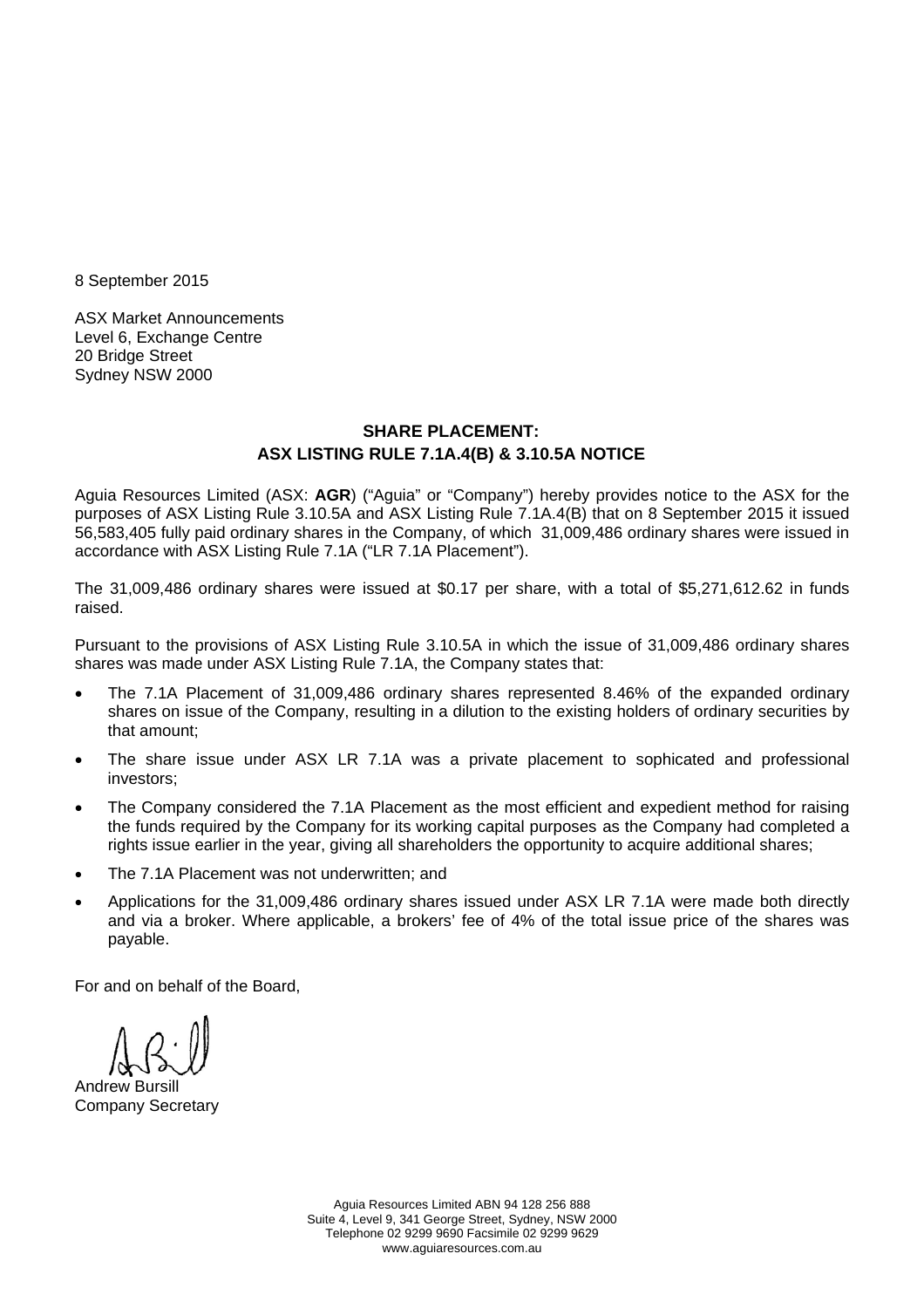

8 September 2015

ASX Market Announcements Exchange Centre 20 Bridge Street Sydney NSW 2000

## **SECTION 708A CLEANSING NOTICE - SHARE ISSUE**

For the purposes of section 708A(5)(e) of the Corporations Act 2001 (Cth) (the "Corporations Act"), Aguia Resources Limited (the "Company") hereby provides notice that the Company has issued 56,583,405 fully paid ordinary shares on 8 September 2015 to sophisticated and professional investors, as per the attached Appendix 3B.

Pursuant to the provisions of section 708A(5)(e) of the Corporations Act 2001, the Company states that:

- (a) The securities were issued without disclosure under Part 6D.2 of the Corporations Act;
- (b) This notice is being given under section 708A(5)(e) of the Corporations Act;
- (c) As at the date of this notice, the Company has complied with:
	- (i) The provisions of Chapter 2M of the Corporations Act as they apply to the Company; and
	- (ii) Section 674 of the Corporations Act; and
- (d) As at the date of this notice, there is no excluded information as defined in Sections 708A(6)(e), 708A(7) and 708A(8) of the Corporations Act.

For and on behalf of the Board,

Andrew Bursill Company Secretary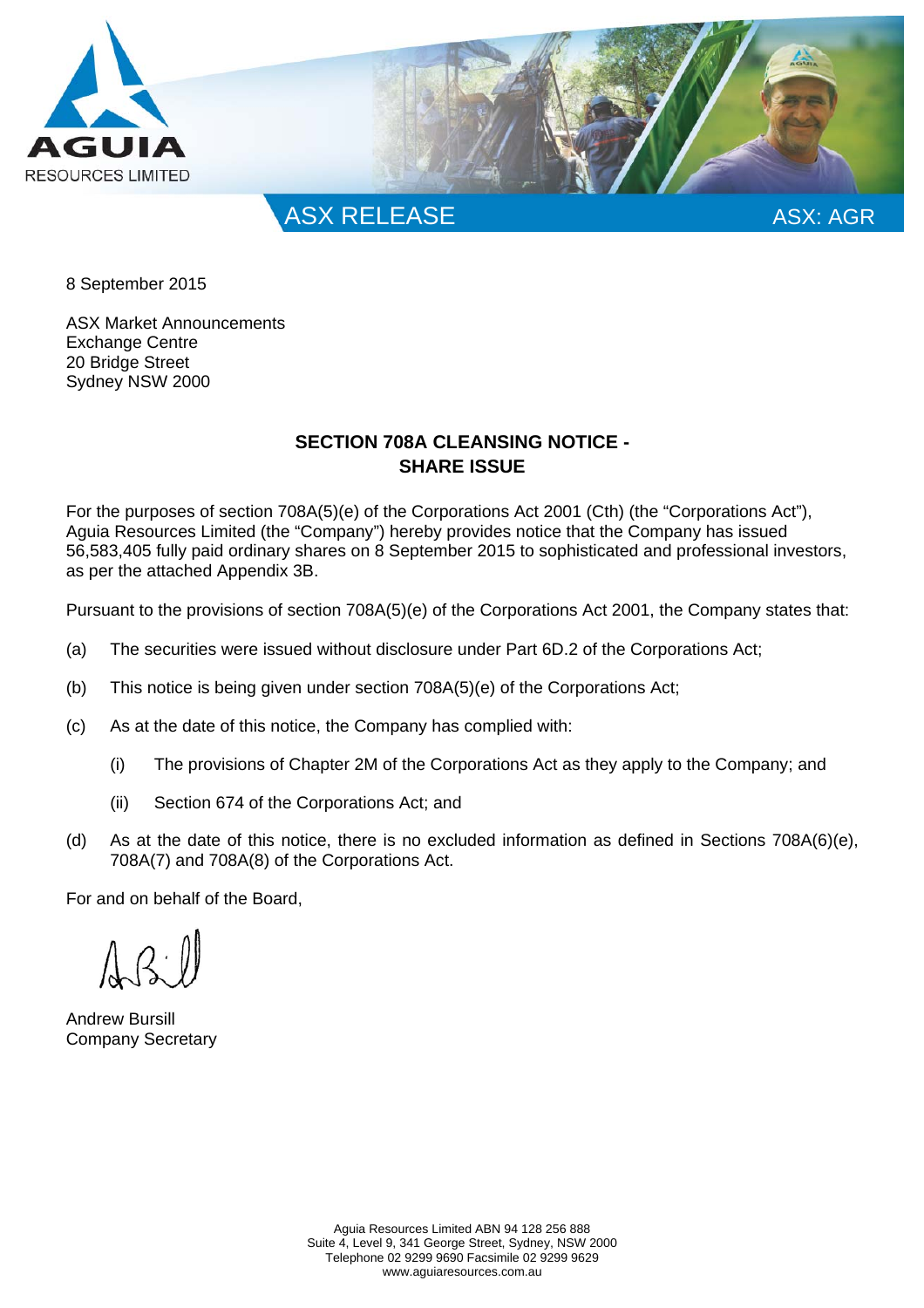*Rule 2.7, 3.10.3, 3.10.4, 3.10.5*

# **Appendix 3B**

## **New issue announcement, application for quotation of additional securities and agreement**

Information or documents not available now must be given to ASX as soon as available. Information and *documents given to ASX become ASX's property and may be made public.*

Introduced 01/07/96 Origin: Appendix 5 Amended 01/07/98, 01/09/99, 01/07/00, 30/09/01, 11/03/02, 01/01/03, 24/10/05, 01/08/12, 04/03/13

Name of entity

### **AGUIA RESOURCES LIMITED**

ABN

94 128 256 888

We (the entity) give ASX the following information.

## **Part 1 - All issues**

*You must complete the relevant sections (attach sheets if there is not enough space).*

1 +Class of +securities issued or to be issued

Ordinary Shares (AGR)

- 2 Number of +securities issued or to be issued (if known) or maximum number which may be issued
- 3 Principal terms of the +securities (e.g. if options, exercise price and expiry date; if partly paid <sup>+</sup>securities, the amount outstanding and due dates for payment; if +convertible securities, the conversion price and dates for conversion)

56,583,405 - Ordinary Shares (AGR)

Fully Paid Ordinary Shares (AGR)

<sup>+</sup> See chapter 19 for defined terms.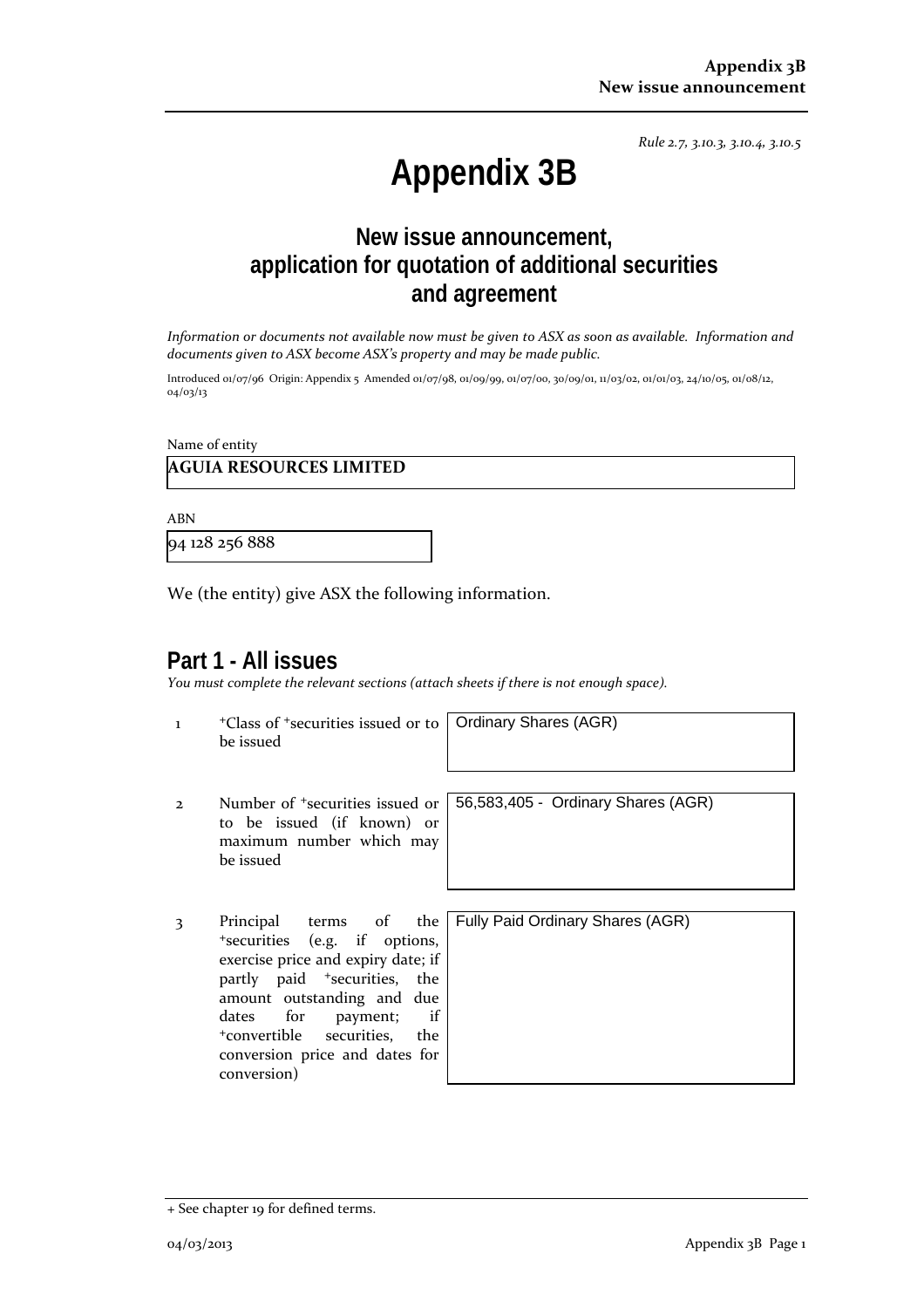| $\overline{4}$ | Do the <sup>+</sup> securities rank equally<br>in all respects from the <sup>+</sup> issue<br>date with an existing <sup>+</sup> class of<br>quoted +securities?<br>If the additional <sup>+</sup> securities do<br>not rank equally, please state:<br>the date from which they do<br>the extent to which they<br>$\bullet$<br>participate for the<br>next<br>dividend, (in the case of a<br>distribution)<br>trust,<br><b>Or</b><br>interest payment<br>the extent to which they do<br>not rank equally, other than<br>relation to the next<br>in<br>dividend,<br>distribution<br>or<br>interest payment | Yes                                                                                                                                                                                                                                                                                                                                                                |
|----------------|-----------------------------------------------------------------------------------------------------------------------------------------------------------------------------------------------------------------------------------------------------------------------------------------------------------------------------------------------------------------------------------------------------------------------------------------------------------------------------------------------------------------------------------------------------------------------------------------------------------|--------------------------------------------------------------------------------------------------------------------------------------------------------------------------------------------------------------------------------------------------------------------------------------------------------------------------------------------------------------------|
|                |                                                                                                                                                                                                                                                                                                                                                                                                                                                                                                                                                                                                           |                                                                                                                                                                                                                                                                                                                                                                    |
| 5              | Issue price or consideration                                                                                                                                                                                                                                                                                                                                                                                                                                                                                                                                                                              | 682,841 shares issued at \$0.04 per share<br>55,900,564 shares issued at \$0.17 per share                                                                                                                                                                                                                                                                          |
|                |                                                                                                                                                                                                                                                                                                                                                                                                                                                                                                                                                                                                           |                                                                                                                                                                                                                                                                                                                                                                    |
| 6              | Purpose of the issue<br>(If issued as consideration for<br>the acquisition of assets, clearly<br>identify those assets)                                                                                                                                                                                                                                                                                                                                                                                                                                                                                   | funds<br>Raise<br>to<br>environmental<br>commence<br>baseline studies and a Bankable Feasibility<br>Study ("BFS") at flagship Tres Estradas Project<br>in Rio Grande do Sul, Brazil, infill drilling<br>program, aggressive drill programs,<br>lease<br>maintenance, general working capital purposes,<br>and as consideration for corporate services<br>received. |
|                |                                                                                                                                                                                                                                                                                                                                                                                                                                                                                                                                                                                                           |                                                                                                                                                                                                                                                                                                                                                                    |
| 6a             | Is the entity an <sup>+</sup> eligible entity<br>that<br>obtained<br>has<br>security<br>holder approval under rule 7.1A?<br>If Yes, complete sections 6b - 6h<br>in relation to the <sup>+</sup> securities the<br>subject of this Appendix 3B, and                                                                                                                                                                                                                                                                                                                                                       | Yes                                                                                                                                                                                                                                                                                                                                                                |
|                | comply with section 6i                                                                                                                                                                                                                                                                                                                                                                                                                                                                                                                                                                                    |                                                                                                                                                                                                                                                                                                                                                                    |
| 6b             | The date the security holder<br>resolution under rule 7.1A was<br>passed                                                                                                                                                                                                                                                                                                                                                                                                                                                                                                                                  | 21 November 2014                                                                                                                                                                                                                                                                                                                                                   |
| 6с             | Number of <sup>+</sup> securities<br>issued                                                                                                                                                                                                                                                                                                                                                                                                                                                                                                                                                               | 25,573,919                                                                                                                                                                                                                                                                                                                                                         |
|                | holder<br>without<br>security<br>approval under rule 7.1                                                                                                                                                                                                                                                                                                                                                                                                                                                                                                                                                  |                                                                                                                                                                                                                                                                                                                                                                    |

<sup>+</sup> See chapter 19 for defined terms.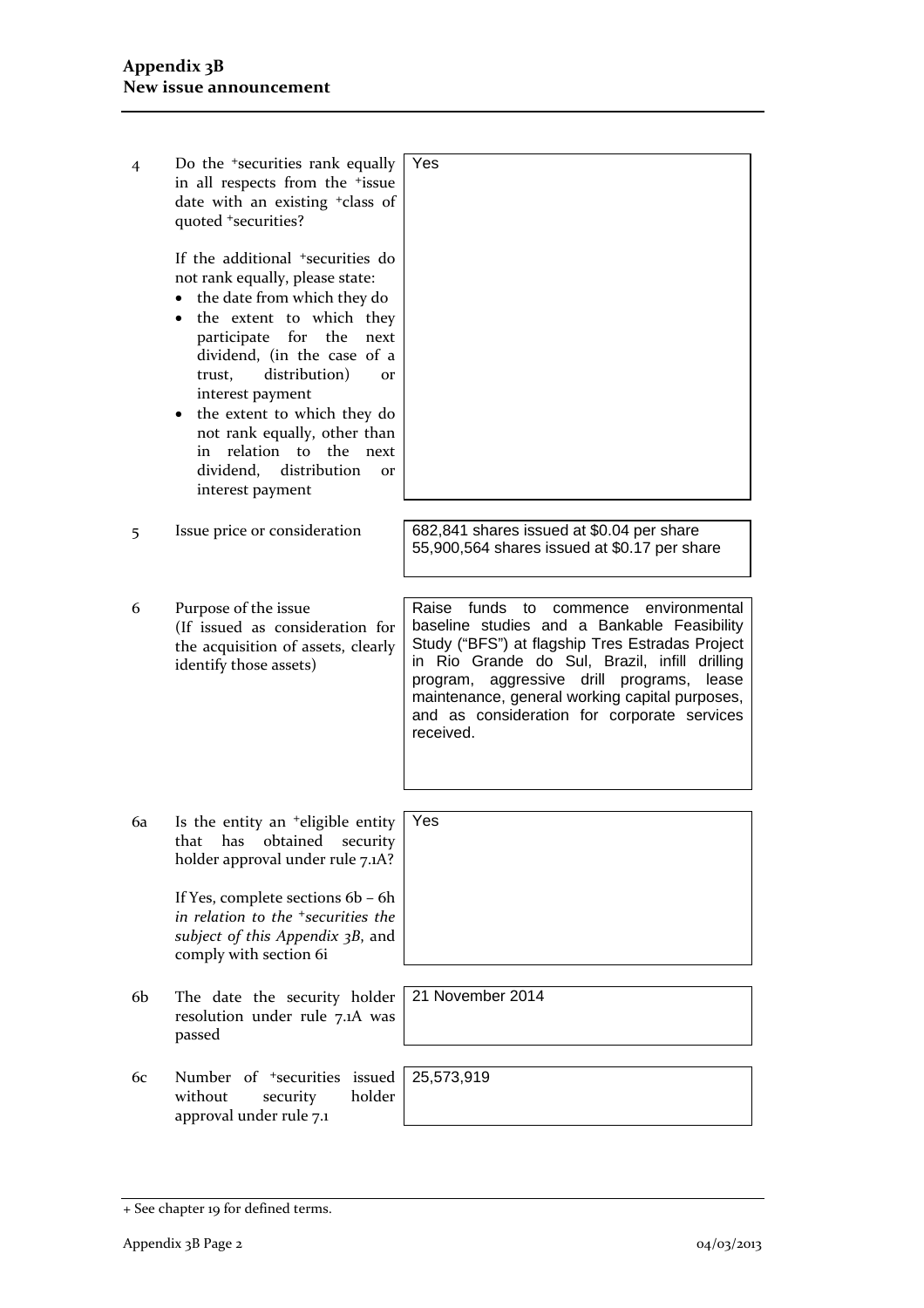- 6d Number of +securities issued with security holder approval under rule 7.1A
- 6e Number of +securities issued with security holder approval under rule 7.3, or another specific security holder approval (specify date of meeting)
- 6f Number of +securities issued under an exception in rule 7.2
- 6g If +securities issued under rule 7.1A, was issue price at least 75% of 15 day VWAP as calculated under rule 7.1A.3? Include the +issue date and both values. Include the source of the VWAP calculation.
- 6h If +securities were issued under rule 7.1A for non-cash consideration, state date on which valuation of consideration was released to ASX Market Announcements
- 6i Calculate the entity's remaining issue capacity under rule 7.1 and rule 7.1A – complete Annexure 1 and release to ASX Market Announcements
- 7 +Issue dates

Note: The issue date may be prescribed by ASX (refer to the definition of issue date in rule 19.12). For example, the issue date for a pro rata entitlement issue must comply with the applicable timetable in Appendix 7A.

Cross reference: item 33 of Appendix 3B.

|   |                                                                                                                                | <b>Number</b> | +Class                          |
|---|--------------------------------------------------------------------------------------------------------------------------------|---------------|---------------------------------|
| 8 | Number and +class of all 366,678,270<br>+securities quoted on ASX<br>(including the +securities in<br>section 2 if applicable) |               | <b>Ordinary Shares</b><br>(AGR) |

31,009,486

0

0

N/A

Yes. Issue date: 8 September 2015 Issue price: \$0.17 15 day VWAP: \$0.168 75% of 15 day VWAP: \$0.126 Source of VWAP: Orient Capital

Please refer to Annexure 1

8 September 2015

+ See chapter 19 for defined terms.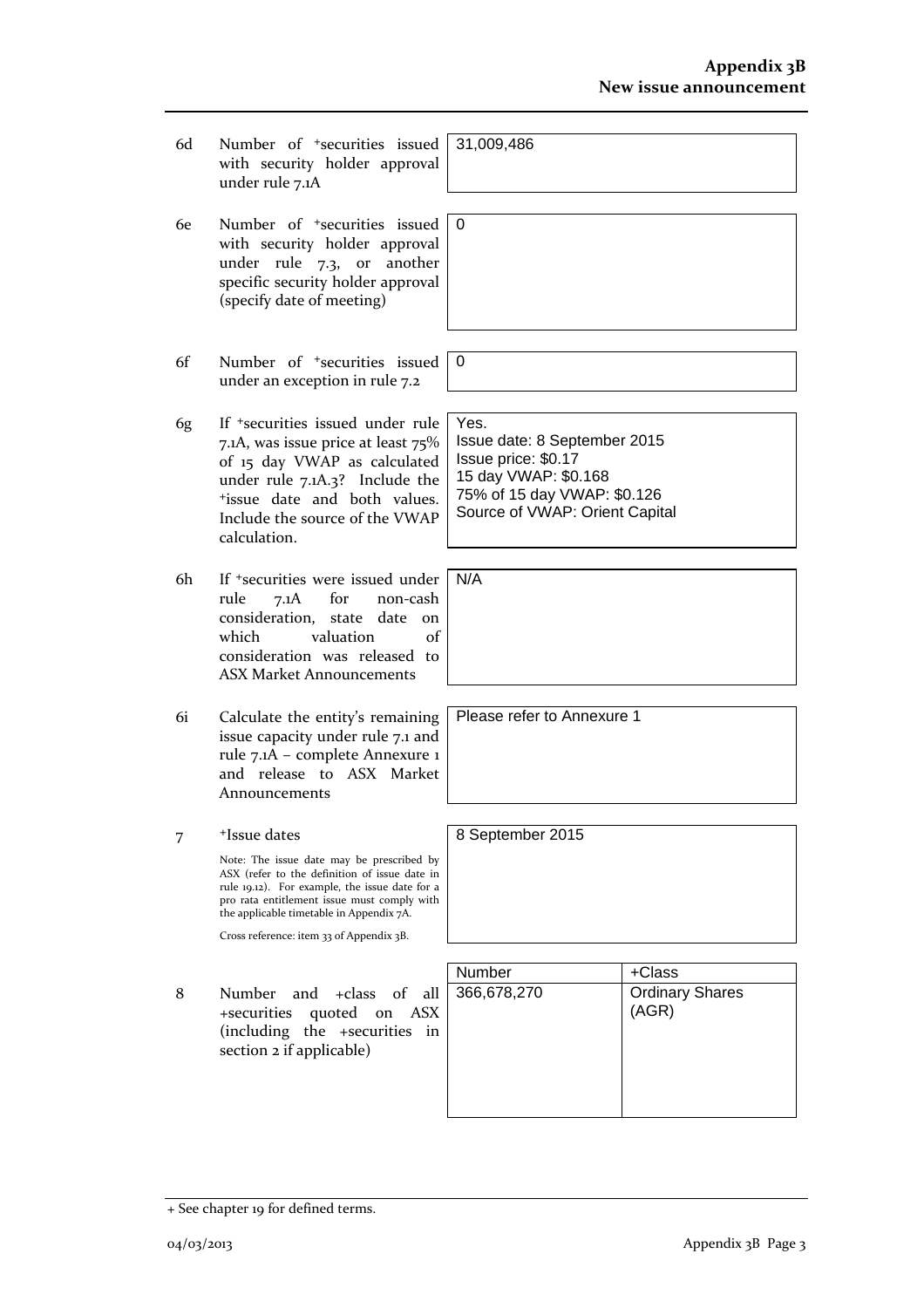|                                                                                                                                           |                                                                                                                                          | Number                                                   | $+Class$                                                                                      |
|-------------------------------------------------------------------------------------------------------------------------------------------|------------------------------------------------------------------------------------------------------------------------------------------|----------------------------------------------------------|-----------------------------------------------------------------------------------------------|
| Number<br>$+class$<br>of<br>all<br>and<br>9<br>+securities not quoted on ASX<br>(including the +securities in<br>section 2 if applicable) |                                                                                                                                          | Performance Shares:                                      | Performance Shares:                                                                           |
|                                                                                                                                           | 1. 1,547,431                                                                                                                             | 1. Unlisted<br>Performance<br>Shares, Class C<br>(AGRAU) |                                                                                               |
|                                                                                                                                           |                                                                                                                                          | Unlisted Options:                                        | Unlisted Options:                                                                             |
|                                                                                                                                           |                                                                                                                                          | 1. 150,000                                               | 1. Unlisted Options,<br>exercise price<br>\$0.75, expiry date<br>28 October 2015<br>(AGRAE)   |
|                                                                                                                                           |                                                                                                                                          | 2.500,000                                                | 2. Unlisted Options,<br>exercise price<br>\$0.25, expiry date<br>30 September 2016<br>(AGRAE) |
|                                                                                                                                           |                                                                                                                                          | 3.630,000                                                | 3. Unlisted Options,<br>exercise price<br>\$0.25, expiry date<br>30 November 2016<br>(AGRAE)  |
|                                                                                                                                           |                                                                                                                                          | 4.4,950,000                                              | 4. Unlisted Options,<br>exercise price<br>\$0.084, expiry date<br>30 April 2017<br>(AGRAE)    |
|                                                                                                                                           |                                                                                                                                          | 5. 2,000,000                                             | 5. Unlisted Options,<br>exercise price<br>\$0.168, expiry date<br>26 June 2018                |
|                                                                                                                                           |                                                                                                                                          | <b>Total Unlisted Options</b><br>$= 8,230,000$           |                                                                                               |
|                                                                                                                                           |                                                                                                                                          |                                                          |                                                                                               |
|                                                                                                                                           | $\mathbf{D}$ $\mathbf{L}$ $\mathbf{L}$ and $\mathbf{L}$ and $\mathbf{L}$ and $\mathbf{L}$ are $\mathbf{L}$ and $\mathbf{L}$ $\mathbf{L}$ |                                                          |                                                                                               |

10 Dividend policy (in the case of a N/A trust, distribution policy) on the increased capital (interests)

# **Part 2 - Pro rata issue**

11 Is security holder approval required?

N/A

<sup>+</sup> See chapter 19 for defined terms.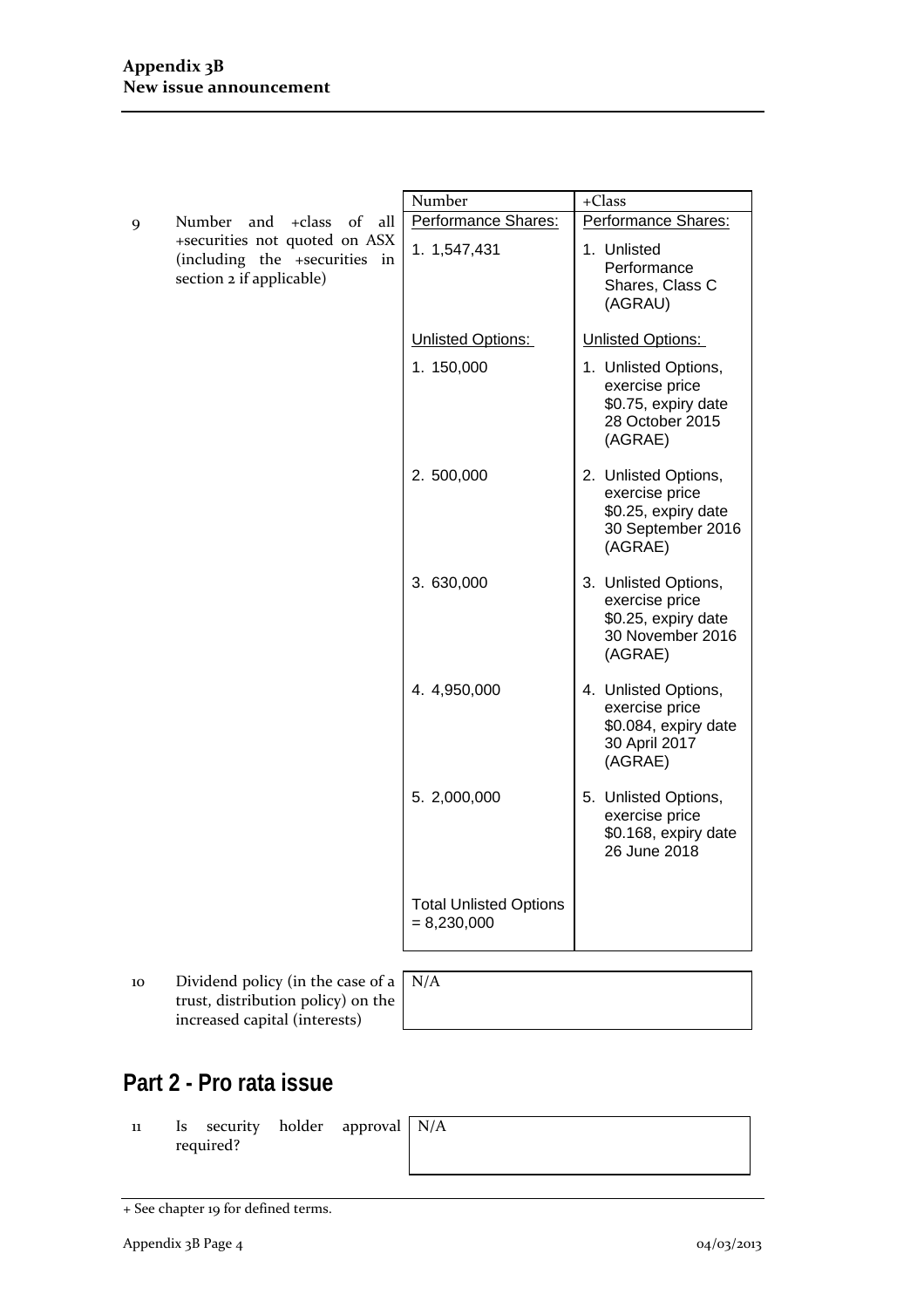|    | renounceable?                                                                                                                                                                                                                         |     |
|----|---------------------------------------------------------------------------------------------------------------------------------------------------------------------------------------------------------------------------------------|-----|
| 13 | Ratio in which the +securities<br>will be offered                                                                                                                                                                                     | N/A |
| 14 | +Class of +securities to which the<br>offer relates                                                                                                                                                                                   | N/A |
| 15 | determine<br>+Record date<br>to<br>entitlements                                                                                                                                                                                       | N/A |
| 16 | different<br>Will<br>holdings<br>on<br>registers (or subregisters) be<br>aggregated<br>for<br>calculating<br>entitlements?                                                                                                            | N/A |
| 17 | Policy for deciding entitlements<br>in relation to fractions                                                                                                                                                                          | N/A |
| 18 | Names of countries in which the<br>entity has security holders who<br>will not be sent new offer<br>documents<br>Note: Security holders must be<br>told how their entitlements are<br>to be dealt with.<br>Cross reference: rule 7.7. | N/A |
| 19 | Closing date for receipt<br>$of \mid$<br>acceptances or renunciations                                                                                                                                                                 | N/A |
| 20 | Names of any underwriters                                                                                                                                                                                                             | N/A |
| 21 | Amount of any underwriting fee<br>or commission                                                                                                                                                                                       | N/A |
| 22 | Names of any brokers to the<br>issue                                                                                                                                                                                                  | N/A |
| 23 | Fee or commission payable to<br>the broker to the issue                                                                                                                                                                               | N/A |
| 24 | Amount of any handling fee<br>payable to brokers who lodge<br>acceptances or renunciations on<br>behalf of security holders                                                                                                           | N/A |

N/A

 12 Is the issue renounceable or non‐

<sup>+</sup> See chapter 19 for defined terms.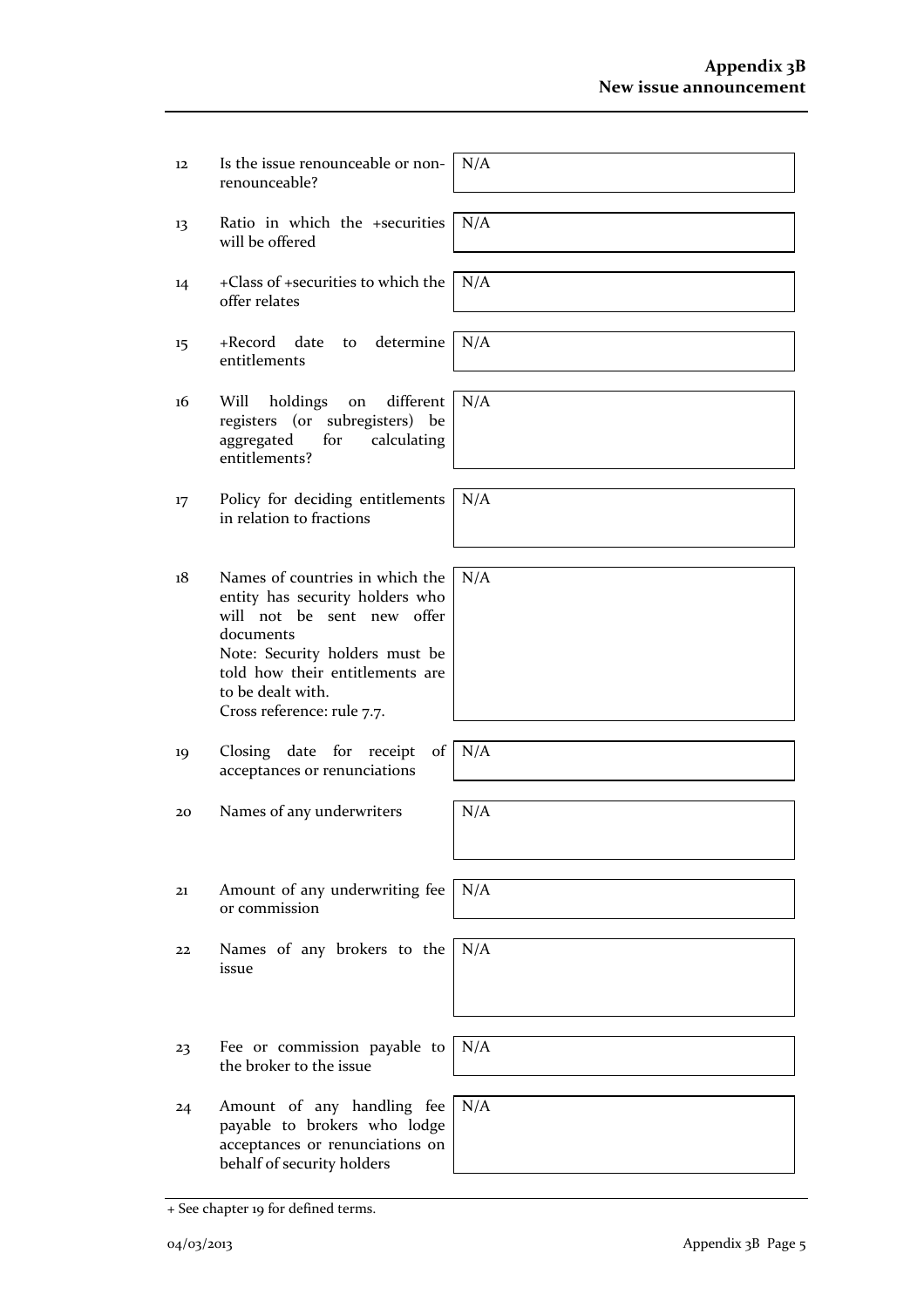### **Appendix 3B New issue announcement**

| 25 | If the issue is contingent on<br>security holders' approval, the<br>date of the meeting                                                                                             | N/A |
|----|-------------------------------------------------------------------------------------------------------------------------------------------------------------------------------------|-----|
| 26 | Date entitlement and acceptance<br>form and offer documents will be<br>sent to persons entitled                                                                                     | N/A |
| 27 | If the entity has issued options,<br>and the terms entitle option<br>holders<br>participate<br>to<br>on<br>exercise, the date on which<br>notices will be sent to option<br>holders | N/A |
| 28 | Date rights trading will begin (if<br>applicable)                                                                                                                                   | N/A |
| 29 | Date rights trading will end (if<br>applicable)                                                                                                                                     | N/A |
|    |                                                                                                                                                                                     |     |
| 30 | How do security holders sell<br>their entitlements in full through<br>a broker?                                                                                                     | N/A |
| 31 | How do security holders sell part<br>of their entitlements through a<br>broker<br>and<br>for<br>the<br>accept<br>balance?                                                           | N/A |
| 32 | How do security holders dispose<br>of their entitlements (except by<br>sale through a broker)?                                                                                      | N/A |
| 33 | +Issue date                                                                                                                                                                         | N/A |
|    |                                                                                                                                                                                     |     |

# **Part 3 - Quotation of securities**

*You need only complete this section if you are applying for quotation of securities*

| 34  | (tick one)              | Type of <sup>+</sup> securities                                                                                                                       |
|-----|-------------------------|-------------------------------------------------------------------------------------------------------------------------------------------------------|
| (a) | $\overline{\mathsf{x}}$ | <sup>+</sup> Securities described in Part 1                                                                                                           |
| (b) |                         | All other <sup>+</sup> securities<br>Example: restricted securities at the end of the escrowed period, partly paid securities that become fully paid, |

<sup>+</sup> See chapter 19 for defined terms.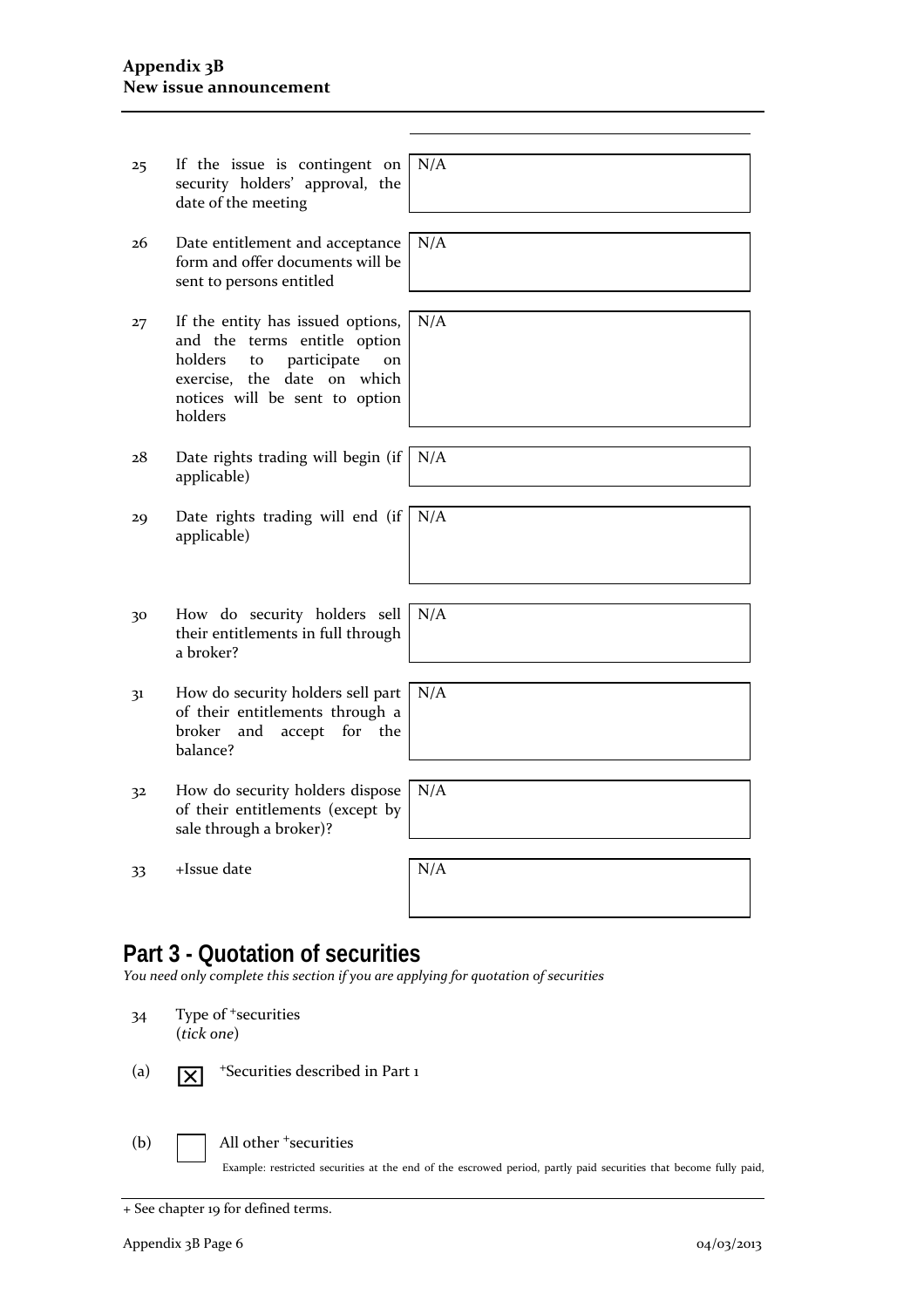employee incentive share securities when restriction ends, securities issued on expiry or conversion of convertible securities

## **Entities that have ticked box 34(a)**

#### **Additional securities forming a new class of securities**

*Tick to indicate you are providing the information or documents*

- 35 If the <sup>+</sup>securities are <sup>+</sup>equity securities, the names of the 20 largest holders of the additional <sup>+</sup>securities, and the number and percentage of additional <sup>+</sup>securities held by those holders
- 36 If the <sup>+</sup>securities are <sup>+</sup>equity securities, a distribution schedule of the additional <sup>+</sup>securities setting out the number of holders in the categories 1 ‐ 1,000 1,001 ‐ 5,000 5,001 ‐ 10,000 10,001 ‐ 100,000 100,001 and over

 $37$  A copy of any trust deed for the additional +securities

### **Entities that have ticked box 34(b)**

| Number of <sup>+</sup> securities for which<br>38<br><sup>+</sup> quotation is sought                                                                                                                                                                                                                                                                                                                                                                                                                                                                                            | N/A |
|----------------------------------------------------------------------------------------------------------------------------------------------------------------------------------------------------------------------------------------------------------------------------------------------------------------------------------------------------------------------------------------------------------------------------------------------------------------------------------------------------------------------------------------------------------------------------------|-----|
| <sup>+</sup> Class of <sup>+</sup> securities for which<br>39<br>quotation is sought                                                                                                                                                                                                                                                                                                                                                                                                                                                                                             | N/A |
| Do the <sup>+</sup> securities rank equally in<br>40<br>all respects from the <sup>+</sup> issue date<br>with an existing <sup>+</sup> class of quoted<br>*securities?<br>If the additional <sup>+</sup> securities do<br>not rank equally, please state:<br>the date from which they do<br>the extent to which they<br>participate for the<br>next<br>dividend, (in the case of a<br>trust, distribution) or interest<br>payment<br>• the extent to which they do<br>not rank equally, other than in<br>relation to the next dividend,<br>distribution<br>interest<br><b>or</b> | N/A |

<sup>+</sup> See chapter 19 for defined terms.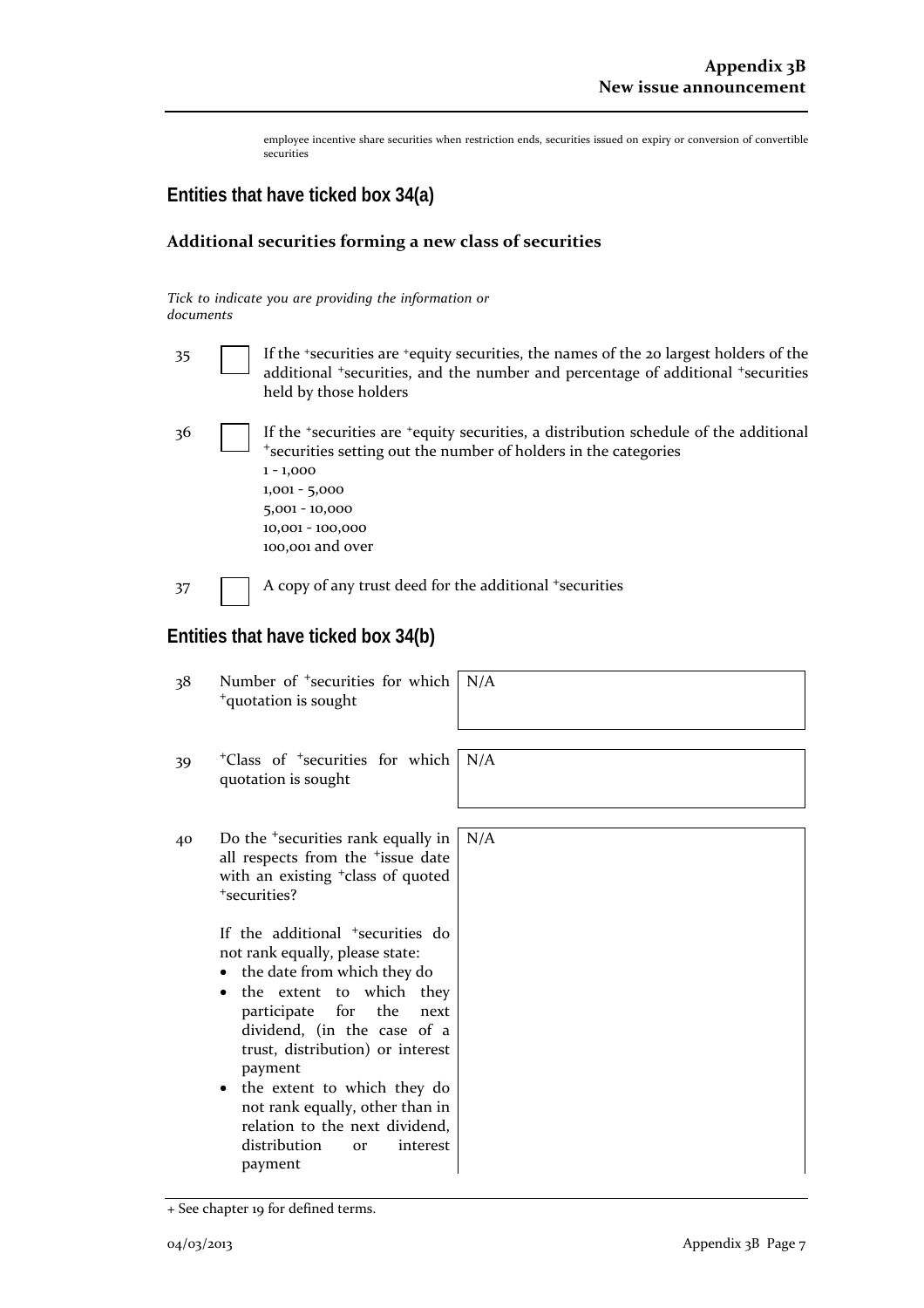41 Reason for request for quotation now  $N/A$ 

> Example: In the case of restricted securities, end of restriction period

(if issued upon conversion of another <sup>+</sup>security, clearly identify that other <sup>+</sup>security)

|    |                                                                                                                                                 | Number | <sup>+</sup> Class |
|----|-------------------------------------------------------------------------------------------------------------------------------------------------|--------|--------------------|
| 42 | Number and <sup>+</sup> class of all N/A<br><sup>+</sup> securities quoted on ASX<br>(including the <sup>+</sup> securities in<br>clause $38$ ) |        |                    |
|    |                                                                                                                                                 |        |                    |

<sup>+</sup> See chapter 19 for defined terms.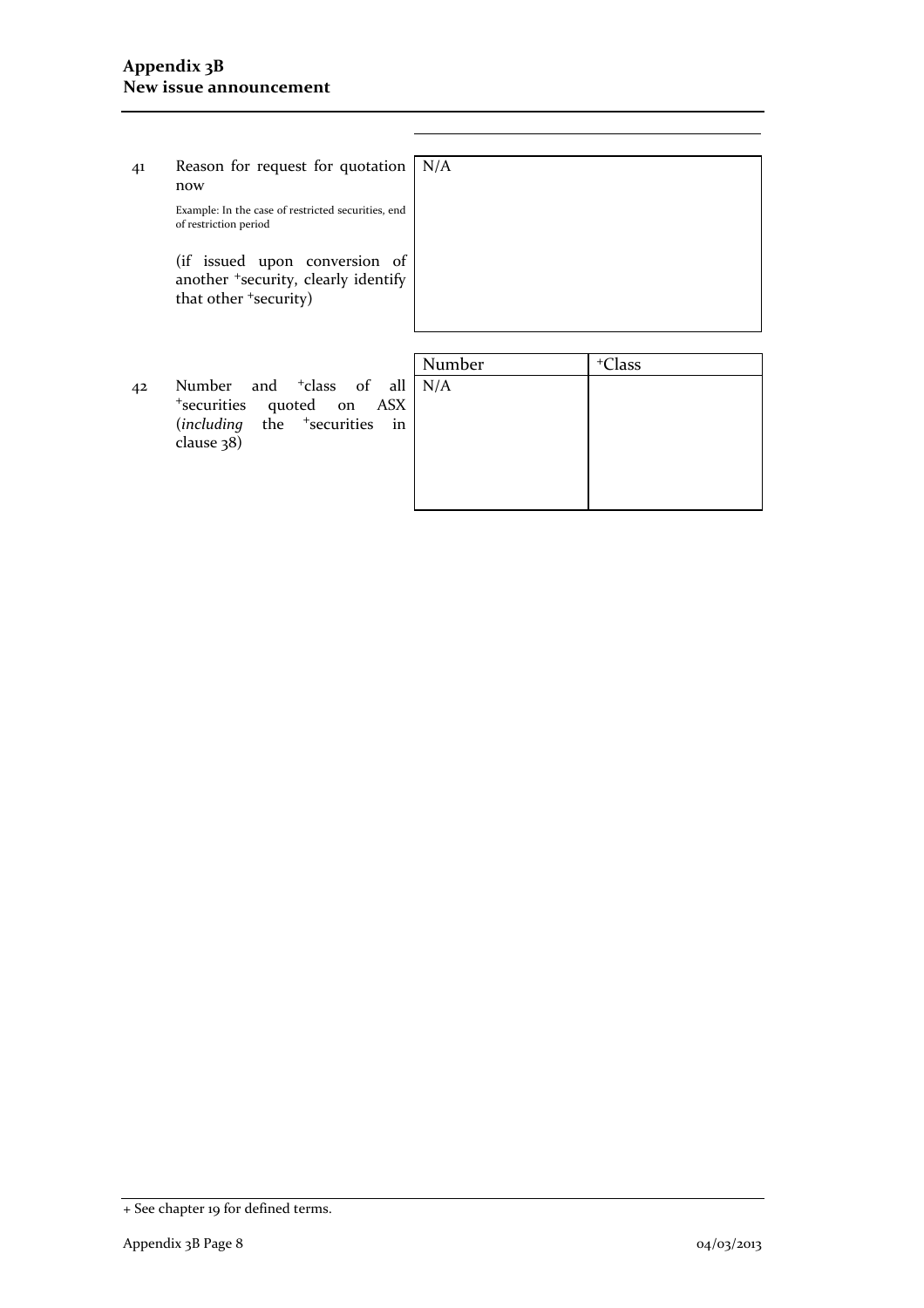#### **Quotation agreement**

- 1 <sup>+</sup>Quotation of our additional <sup>+</sup>securities is in ASX's absolute discretion. ASX may quote the <sup>+</sup>securities on any conditions it decides.
- 2 We warrant the following to ASX.
	- The issue of the +securities to be quoted complies with the law and is not for an illegal purpose.
	- There is no reason why those *\*securities* should not be granted +quotation.
	- An offer of the *\*securities* for sale within 12 months after their issue will not require disclosure under section  $707(3)$  or section  $1012C(6)$  of the Corporations Act.

Note: An entity may need to obtain appropriate warranties from subscribers for the securities in order to be able to give this warranty

- Section 724 or section 1016E of the Corporations Act does not apply to any applications received by us in relation to any +securities to be quoted and that no‐one has any right to return any +securities to be quoted under sections 737, 738 or 1016F of the Corporations Act at the time that we request that the +securities be quoted.
- If we are a trust, we warrant that no person has the right to return the <sup>+</sup>securities to be quoted under section 1019B of the Corporations Act at the time that we request that the +securities be quoted.
- 3 We will indemnify ASX to the fullest extent permitted by law in respect of any claim, action or expense arising from or connected with any breach of the warranties in this agreement.
- 4 We give ASX the information and documents required by this form. If any information or document is not available now, we will give it to ASX before <sup>+</sup>quotation of the <sup>+</sup>securities begins. We acknowledge that ASX is relying on the information and documents. We warrant that they are (will be) true and complete.

Sign here: ............................................................ Date: 8 September 2015 (Company secretary)

Print name: Andrew Bursill

<sup>+</sup> See chapter 19 for defined terms.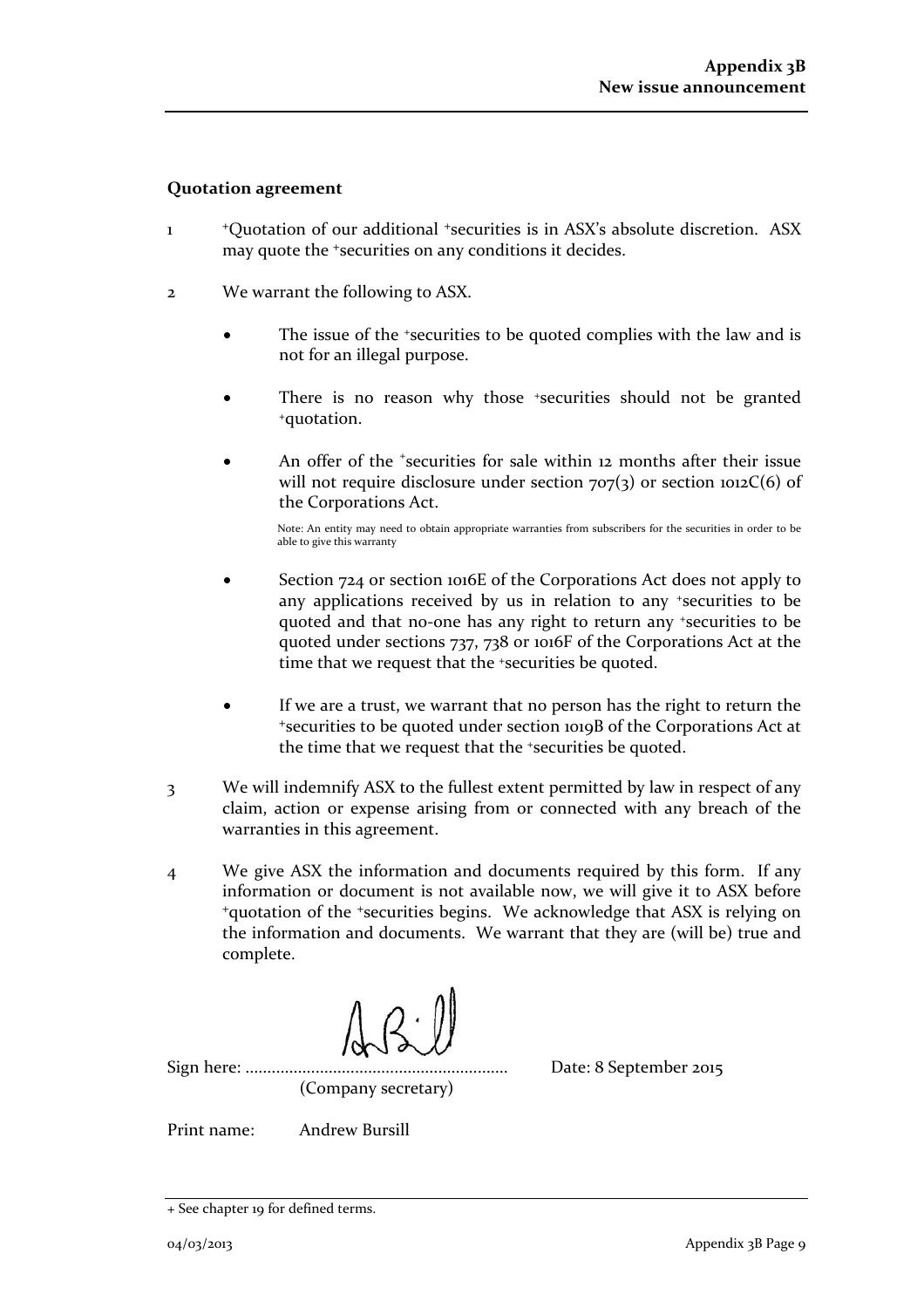# **Appendix 3B – Annexure 1**

# **Calculation of placement capacity under rule 7.1 and rule 7.1A for eligible entities**

Introduced 01/08/12 Amended 04/03/13

## **Part 1**

| Rule 7.1 – Issues exceeding 15% of capital                                                                                                                                                                                                                                                                                                   |             |  |
|----------------------------------------------------------------------------------------------------------------------------------------------------------------------------------------------------------------------------------------------------------------------------------------------------------------------------------------------|-------------|--|
| Step 1: Calculate "A", the base figure from which the placement<br>capacity is calculated                                                                                                                                                                                                                                                    |             |  |
| <b>Insert</b> number of fully paid <sup>+</sup> ordinary<br>securities on issue 12 months before the<br>*issue date or date of agreement to issue                                                                                                                                                                                            | 213,949,788 |  |
| Add the following:                                                                                                                                                                                                                                                                                                                           |             |  |
| Number of fully paid *ordinary securities<br>issued in that 12 month period under an<br>exception in rule 7.2                                                                                                                                                                                                                                | 96,145,077  |  |
| Number of fully paid +ordinary securities<br>issued in that 12 month period with<br>shareholder approval                                                                                                                                                                                                                                     |             |  |
| Number of partly paid +ordinary<br>$\bullet$<br>securities that became fully paid in that<br>12 month period                                                                                                                                                                                                                                 |             |  |
| Note:<br>Include only ordinary securities here -<br>other classes of equity securities cannot<br>be added<br>Include here (if applicable) the<br>$\bullet$<br>securities the subject of the Appendix<br>3B to which this form is annexed<br>It may be useful to set out issues of<br>securities on different dates as separate<br>line items |             |  |
| Subtract the number of fully paid +ordinary<br>securities cancelled during that 12 month<br>period                                                                                                                                                                                                                                           | 0           |  |
| "A"                                                                                                                                                                                                                                                                                                                                          | 310,094,865 |  |

<sup>+</sup> See chapter 19 for defined terms.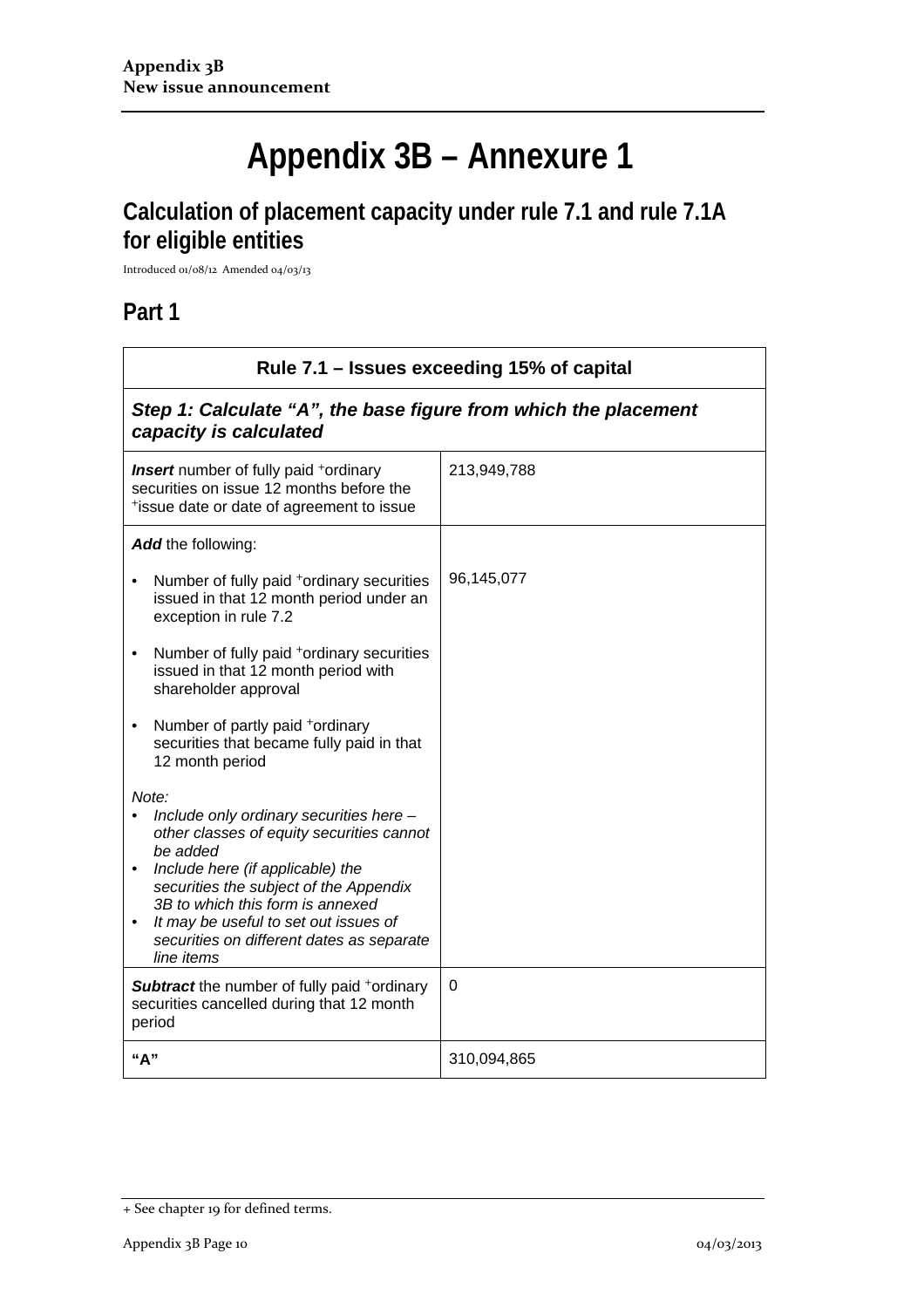| Step 2: Calculate 15% of "A"                                                                                                                                                                                                                                                                                                        |                                                                  |  |
|-------------------------------------------------------------------------------------------------------------------------------------------------------------------------------------------------------------------------------------------------------------------------------------------------------------------------------------|------------------------------------------------------------------|--|
| "B"                                                                                                                                                                                                                                                                                                                                 | 0.15                                                             |  |
|                                                                                                                                                                                                                                                                                                                                     | [Note: this value cannot be changed]                             |  |
| Multiply "A" by 0.15                                                                                                                                                                                                                                                                                                                | 46,514,229                                                       |  |
| Step 3: Calculate "C", the amount of placement capacity under rule<br>7.1 that has already been used                                                                                                                                                                                                                                |                                                                  |  |
| <b>Insert</b> number of <sup>+</sup> equity securities issued<br>or agreed to be issued in that 12 month<br>period not counting those issued:                                                                                                                                                                                       | 25,573,919                                                       |  |
| Under an exception in rule 7.2                                                                                                                                                                                                                                                                                                      |                                                                  |  |
| Under rule 7.1A                                                                                                                                                                                                                                                                                                                     |                                                                  |  |
| With security holder approval under rule<br>7.1 or rule 7.4                                                                                                                                                                                                                                                                         |                                                                  |  |
| Note:<br>This applies to equity securities, unless<br>specifically excluded - not just ordinary<br>securities<br>Include here (if applicable) the<br>securities the subject of the Appendix<br>3B to which this form is annexed<br>It may be useful to set out issues of<br>securities on different dates as separate<br>line items |                                                                  |  |
| "C"                                                                                                                                                                                                                                                                                                                                 | 25,573,919                                                       |  |
| Step 4: Subtract "C" from ["A" x "B"] to calculate remaining<br>placement capacity under rule 7.1                                                                                                                                                                                                                                   |                                                                  |  |
| "A" x 0.15                                                                                                                                                                                                                                                                                                                          | 46,514,229                                                       |  |
| Note: number must be same as shown in<br>Step 2                                                                                                                                                                                                                                                                                     |                                                                  |  |
| Subtract "C"                                                                                                                                                                                                                                                                                                                        | 25,573,919                                                       |  |
| Note: number must be same as shown in<br>Step 3                                                                                                                                                                                                                                                                                     |                                                                  |  |
| <b>Total</b> ["A" $\times$ 0.15] - "C"                                                                                                                                                                                                                                                                                              | 20,940,310                                                       |  |
|                                                                                                                                                                                                                                                                                                                                     | Note: this is the remaining placement<br>capacity under rule 7.1 |  |

<sup>+</sup> See chapter 19 for defined terms.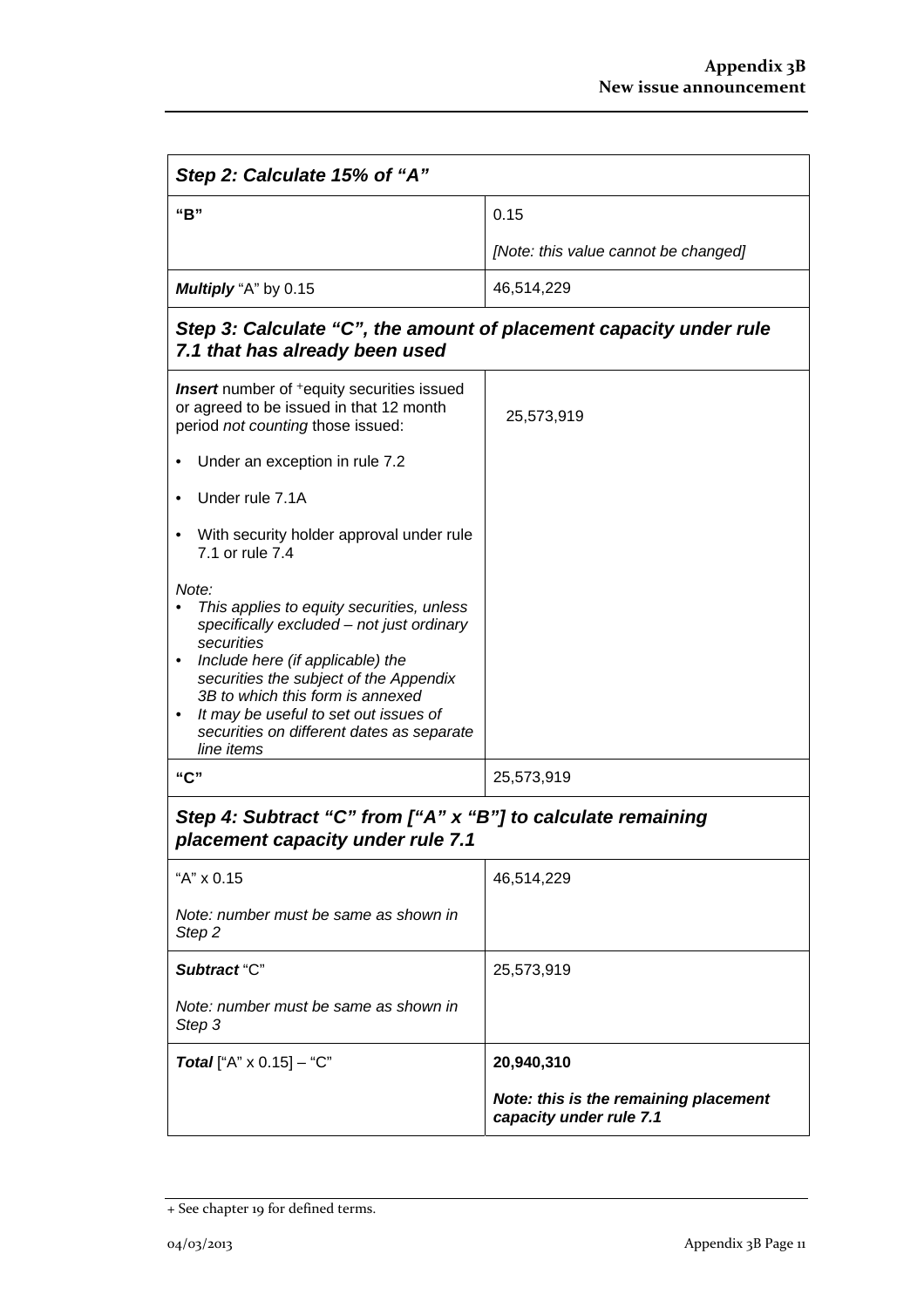# **Part 2**

| Rule 7.1A - Additional placement capacity for eligible entities                                                                                                                                                                                                                                                                                                                                                                                                                                  |                                      |  |
|--------------------------------------------------------------------------------------------------------------------------------------------------------------------------------------------------------------------------------------------------------------------------------------------------------------------------------------------------------------------------------------------------------------------------------------------------------------------------------------------------|--------------------------------------|--|
| Step 1: Calculate "A", the base figure from which the placement<br>capacity is calculated                                                                                                                                                                                                                                                                                                                                                                                                        |                                      |  |
| "A"                                                                                                                                                                                                                                                                                                                                                                                                                                                                                              | 310,094,865                          |  |
| Note: number must be same as shown in<br>Step 1 of Part 1                                                                                                                                                                                                                                                                                                                                                                                                                                        |                                      |  |
| Step 2: Calculate 10% of "A"                                                                                                                                                                                                                                                                                                                                                                                                                                                                     |                                      |  |
| "D"                                                                                                                                                                                                                                                                                                                                                                                                                                                                                              | 0.10                                 |  |
|                                                                                                                                                                                                                                                                                                                                                                                                                                                                                                  | [Note: this value cannot be changed] |  |
| Multiply "A" by 0.10                                                                                                                                                                                                                                                                                                                                                                                                                                                                             | 31,009,486                           |  |
| Step 3: Calculate "E", the amount of placement capacity under rule<br>7.1A that has already been used                                                                                                                                                                                                                                                                                                                                                                                            |                                      |  |
| <b>Insert</b> number of <sup>+</sup> equity securities issued<br>or agreed to be issued in that 12 month<br>period under rule 7.1A                                                                                                                                                                                                                                                                                                                                                               | 31,009,486                           |  |
| Notes:<br>This applies to equity securities $-$ not<br>just ordinary securities<br>• Include here $-$ if applicable $-$ the<br>securities the subject of the Appendix<br>3B to which this form is annexed<br>Do not include equity securities issued<br>٠<br>under rule 7.1 (they must be dealt with<br>in Part 1), or for which specific security<br>holder approval has been obtained<br>It may be useful to set out issues of<br>٠<br>securities on different dates as separate<br>line items |                                      |  |
| "E"                                                                                                                                                                                                                                                                                                                                                                                                                                                                                              | 31,009,486                           |  |

<sup>+</sup> See chapter 19 for defined terms.